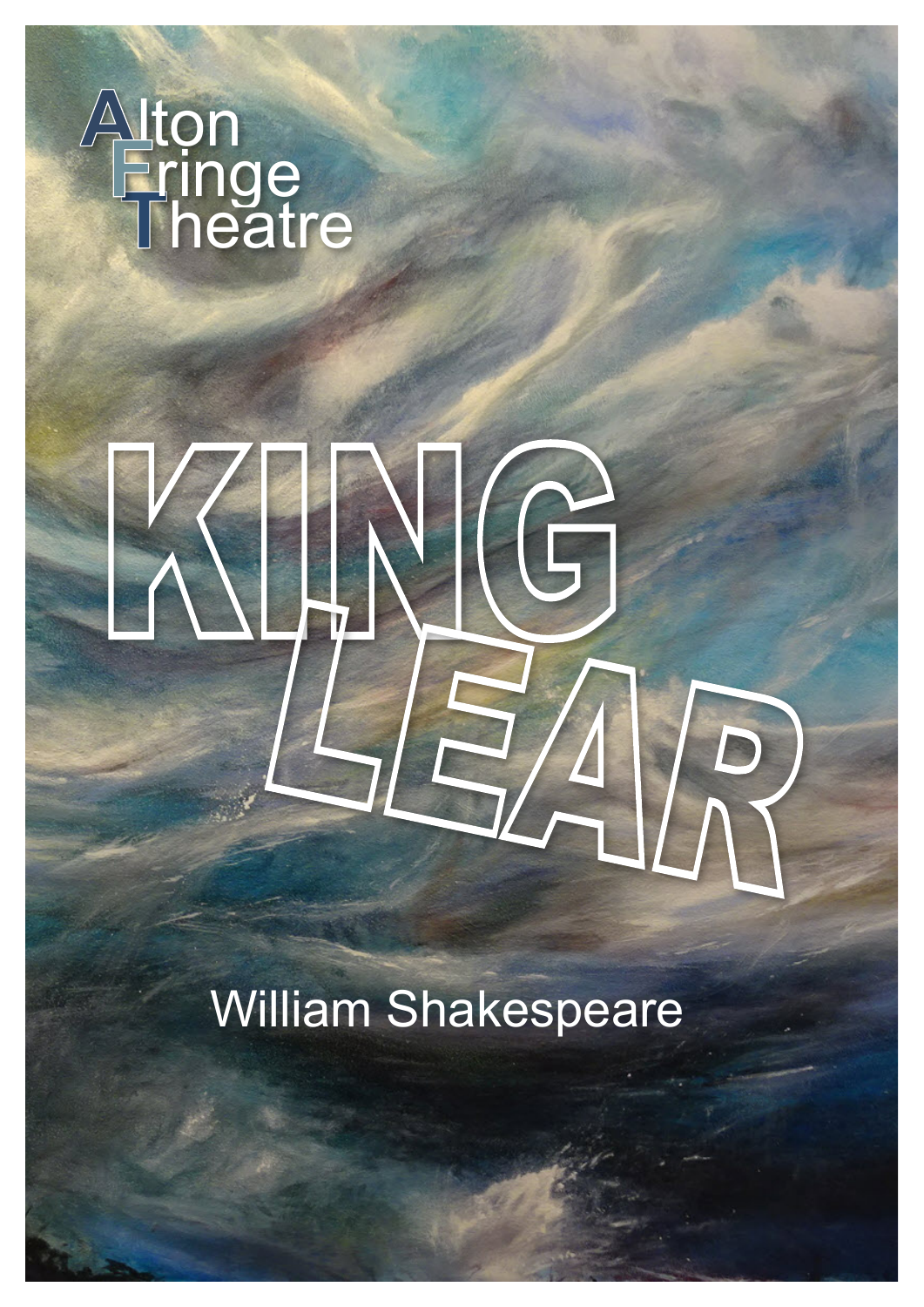## **Note on the Text**

The writing of *King Lear* began in 1605, two years after James VI of Scotland had become James I of England as well. As yet this dual monarchy constituted only a personal linkage between the crowns, and James was now seeking to achieve some fuller Union (of the kind not actually formed until 1707). It is therefore understandable why Shakespeare, as a member of the new and royally-patronized acting company of the King's Men, should have devised a play tracing the tragic consequences that might stem from a realm left partitioned. Though the initial performances were probably undertaken in 1606 at the Globe Theatre, we do know for certain that the work was also staged privately for James himself in Whitehall Palace during December of that year.

*King Lear* was then published in the Shakespeare Quarto of 1608, and in the posthumous First Folio of 1623. These two editions of the play show substantial textual differences, due principally to changes likely to have been made around 1610 in the light of experience gained from the earlier performances. For the present production we have followed the usual modern practice of developing a script that conflates the two versions and then delivers the outcome in a suitably abridged form.

### *"O! Let me not be mad, not mad, sweet heav*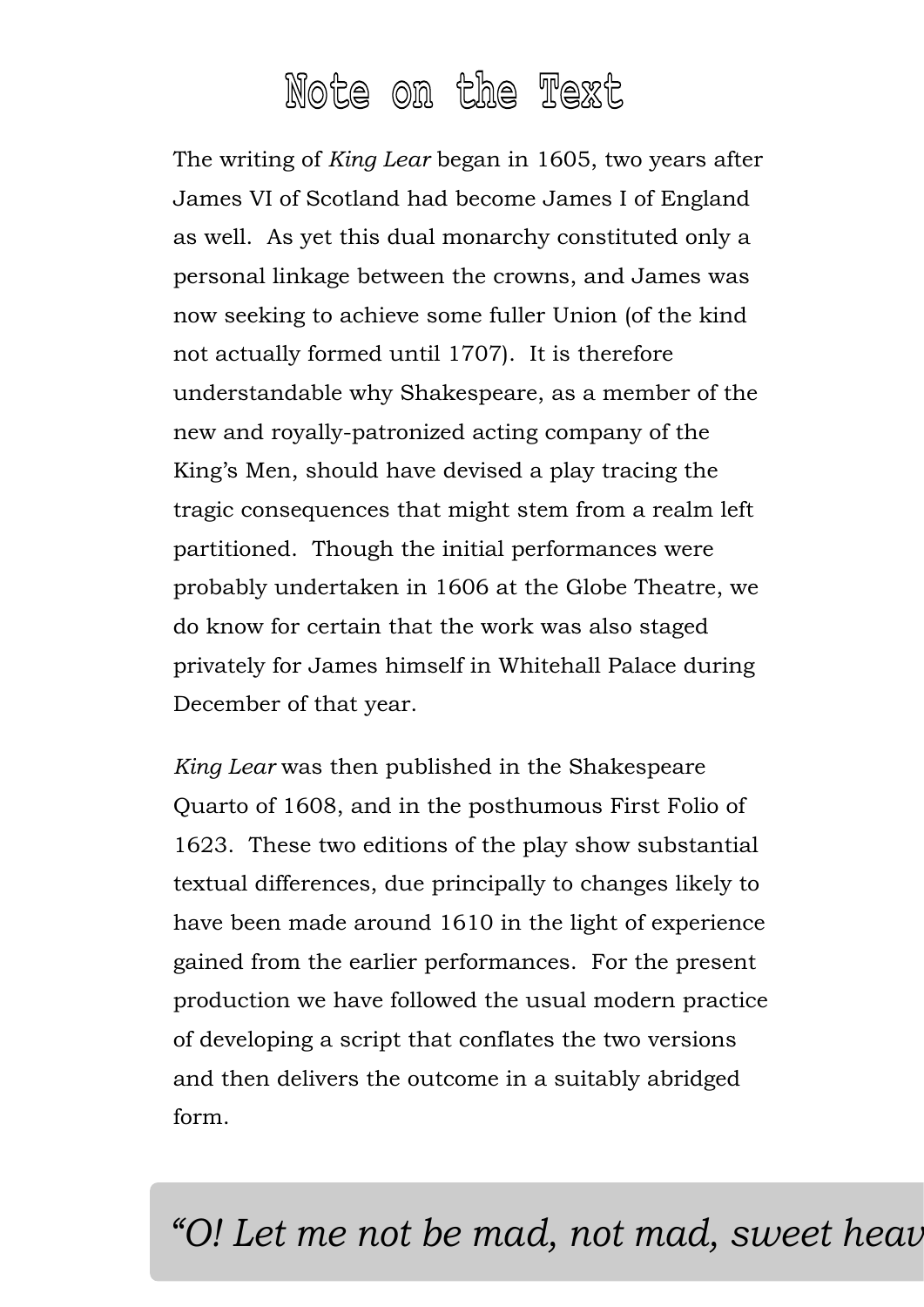# **Getting into the Plot**

The ageing Lear, wishing to relinquish his powers but not his royal title and honours, proposes to partition his kingdom between his three daughters. Goneril and Regan respond with cunning flattery. However, Cordelia declines to express her genuine love in such hollow terms. This causes Lear to banish her, so that her betrothal to the King of France carries no dowry at all. For defending her honesty the Earl of Kent is similarly expelled. But he then disguises himself as a servant so as to stay close in protecting Lear from the conduct of Goneril and Regan who, with their husbands the Dukes of Albany and Cornwall, are proceeding to abuse their father's trust and to render him effectively homeless.

As Lear succumbs to ever more furious anger, he has yet another loyal supporter in the Earl of Gloucester. Yet the latter is falling victim to a second tragedy of family betrayal, through being misled into believing that Edgar, his own heir, means to murder him. The source of this lie is Gloucester's other and illegitimate son Edmund, who has his own designs on usurping the earldom and is now also implicated in the misrule of Goneril and Regan. Edgar is forced to flee and seeks to escape capture by pretending to be demented "Poor Tom". Under that guise he eventually encounters the outcast Lear who, with his Fool, is now wandering across a storm-tossed heath in an increasingly disordered state of mind...

### *"O! Let me not be mad, not mad, sweet heaven; keep me in temper; I would not be mad!"*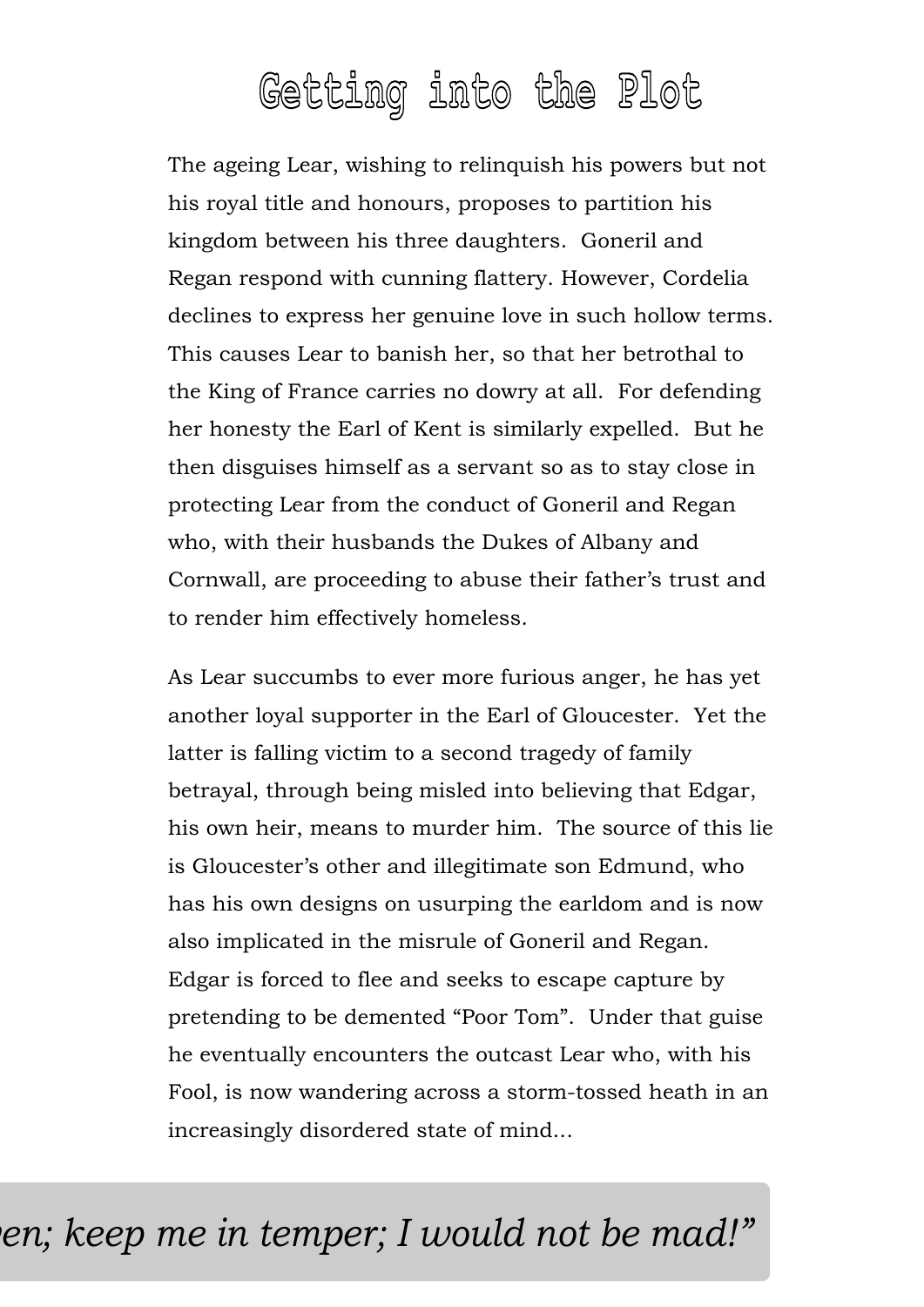## **Cast**

KING LEAR *ruler of Britain* Tim Guilding GONERIL his first daughter Sarah Castle-Smith *Married to* DUKE OF ALBANY Simon Applegarth REGAN *Lear's second daughter* Barbara Rayner *Married to* DUKE OF CORNWALL David Waltham-Hier CORDELIA *Lear's youngest daughter* Jo Foulkes *Soon married to* KING OF FRANCE Mike Biddiss

FOOL *servant to Lear* Alison de Ledesma

EARL OF GLOUCESTER Rod Sharp EDGAR *his legitimate son* Stephen Dunne *later disguised as Poor Tom* EDMUND *his bastard son* Nigel Dams

EARL OF KENT Douglas Brown *later disguised as a servant*

OSWALD *Steward to Goneril* Peter Cox

DOCTOR *to Cordelia* James Willis

SERVANTS, OFFICERS, KNIGHTS, ETC.

Simon Applegarth Mike Biddiss

Lesley Willis James Willis

Penny Cushing Ian Dussek Morris Hopkins David Waltham-Hier

*"Thou shouldst not have been*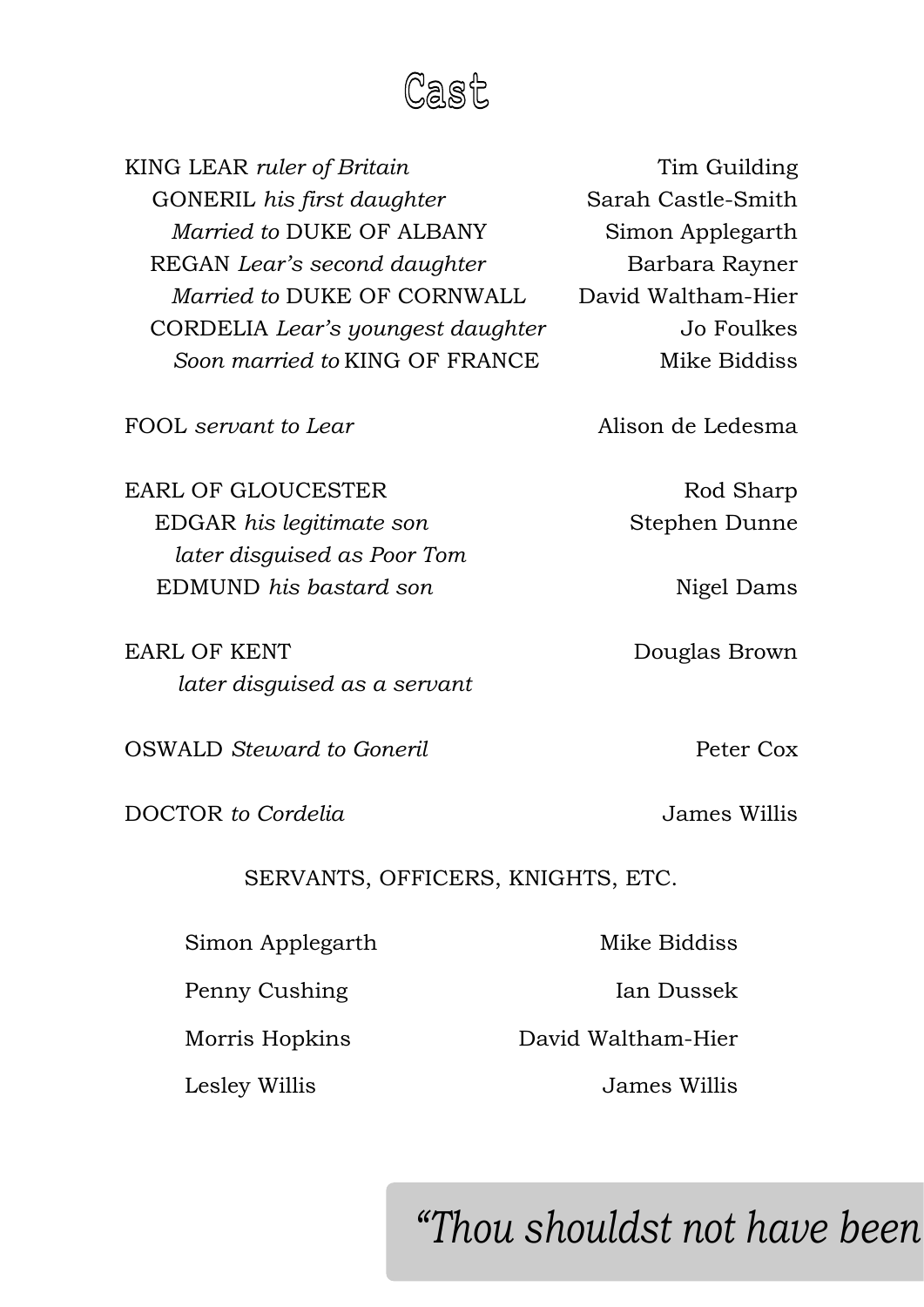# **Production Team**

Director Chris Chappell Assistant director Catherine Gerlach Text editor **Mike Biddiss** Original music composed and performed by Steve Gerlach Sound and lighting design **Andy & Matt Stickland** Stage Manager **Lesley Willis** Assistant Stage Manager Penny Cushing Fight Director Tim Guilding Costume Company, and loans from AODS Regalia Ann Noon

Pre-performance music :

*"Parce mihi domine" Christobal de Morales - performed by the Hilliard Ensemble with Jan Garbarek on soprano saxophone. (Officium, ECM 1994).*

#### *There will be one 20 minute interval, two thirds of the way through the play*



| Bar / Front of House          | Morris Hopkins                          |
|-------------------------------|-----------------------------------------|
| Poster/programme image        | www.kareneamesart.co.uk                 |
| Publicity                     | Sue Hubbard & Lesley Willis             |
| Rehearsal / Performance Space | Amery Hill School<br>Wessex Arts Centre |
| Wardrobe & props              | The company                             |
|                               | Alton Operatic & Dramatic Soc.          |
|                               | Steve Marsden                           |
| Rehearsal photographs         | Ian Dumelow                             |
| Box Office                    | Waterstones, 41 High Street, Alton      |
|                               |                                         |

# *"Thou shouldst not have been old till thou hadst been wise."*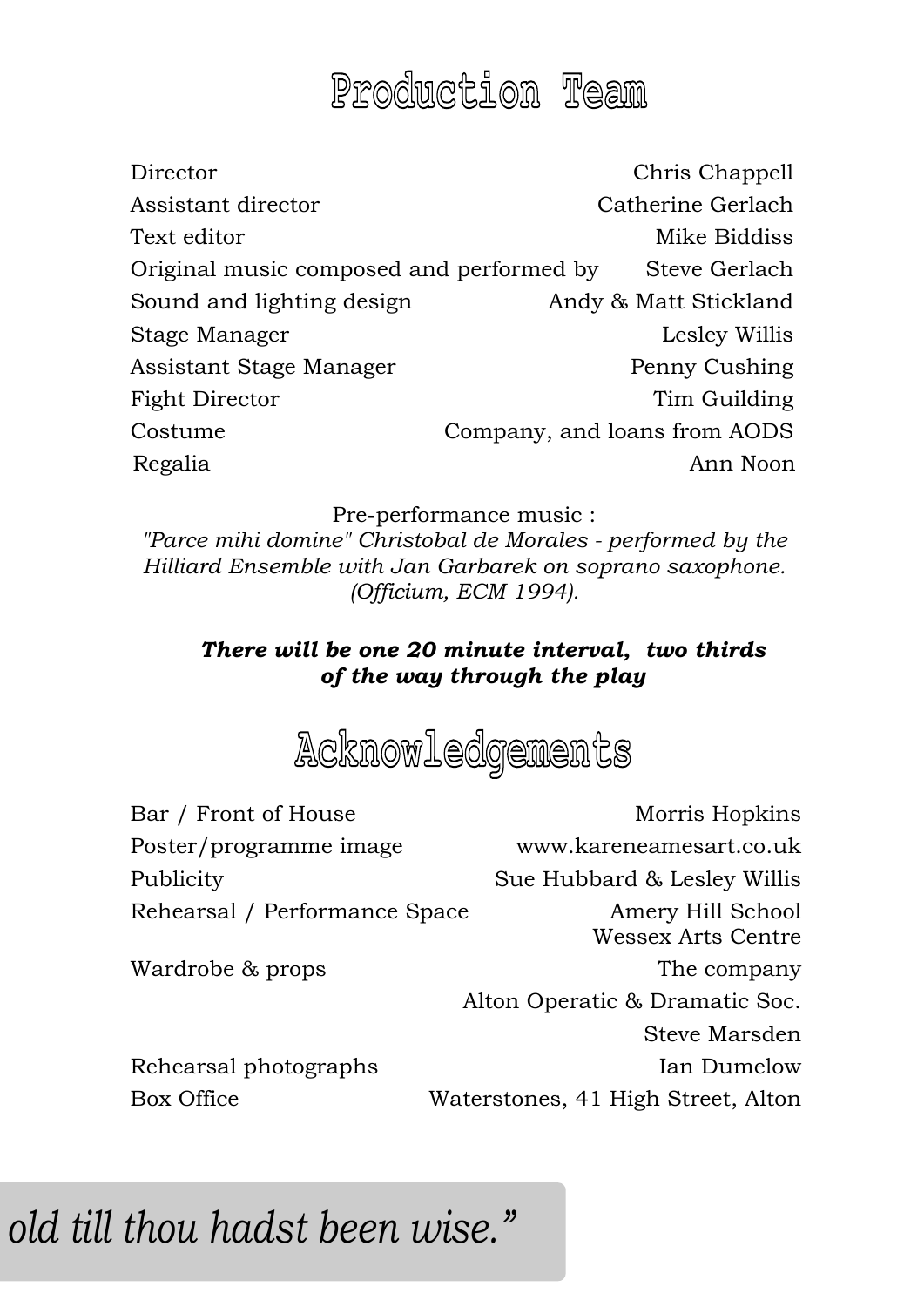

#### **Chris (Director):** *What led you to set this 17th-century play in a modern context?*

"Shakespeare speaks to every age. His characters, their pain or joy, triumphs or tragedies are the same today as they were in his time. We started to study this play about two years ago, and from the very beginning I wanted to stage it in modern times. I feel it really helps an audience to connect with the story and with the life of those on the stage. And I love the impact you can portray with modern dress. For example, we put the Duke of Albany in a tweed jacket, to emphasise his conservative nature. These nuances are lost in more traditional dress. Shakespeare talks to the moment and I hope we have captured that in our interpretation of this great and very human story."

#### **Catherine (Assistant Director):** *How are you using modern technologies to draw out the intense humanity of this play in the music and staging?*

"Our Lear divides his kingdom, like some corporate executive, using a laser pointer and a projected map of the UK, inviting audiences to make comparisons with the divisions which may follow from this June's Brexit vote. Our music, newlycomposed for electric guitar, reflects the discordant decisions which will fragment Lear's kingdom, his family and, crucially, his mind. In our deliberately spare production we have resisted complicated props and costume, confident that Shakespeare's words will resonate as clearly as ever as our characters speak to us about power, family and relationships."

#### **Tim (playing Lear):** *Many actors who have played Lear think that they didn't get the character right. Can there be a 'right way' and how have you approached this huge role?*

*"*Lear will be my fourth attempt at a major Shakespearean role, having played Macbeth and Orsino as a student and Leontes

*"Striving to better, oft we mar what's well."*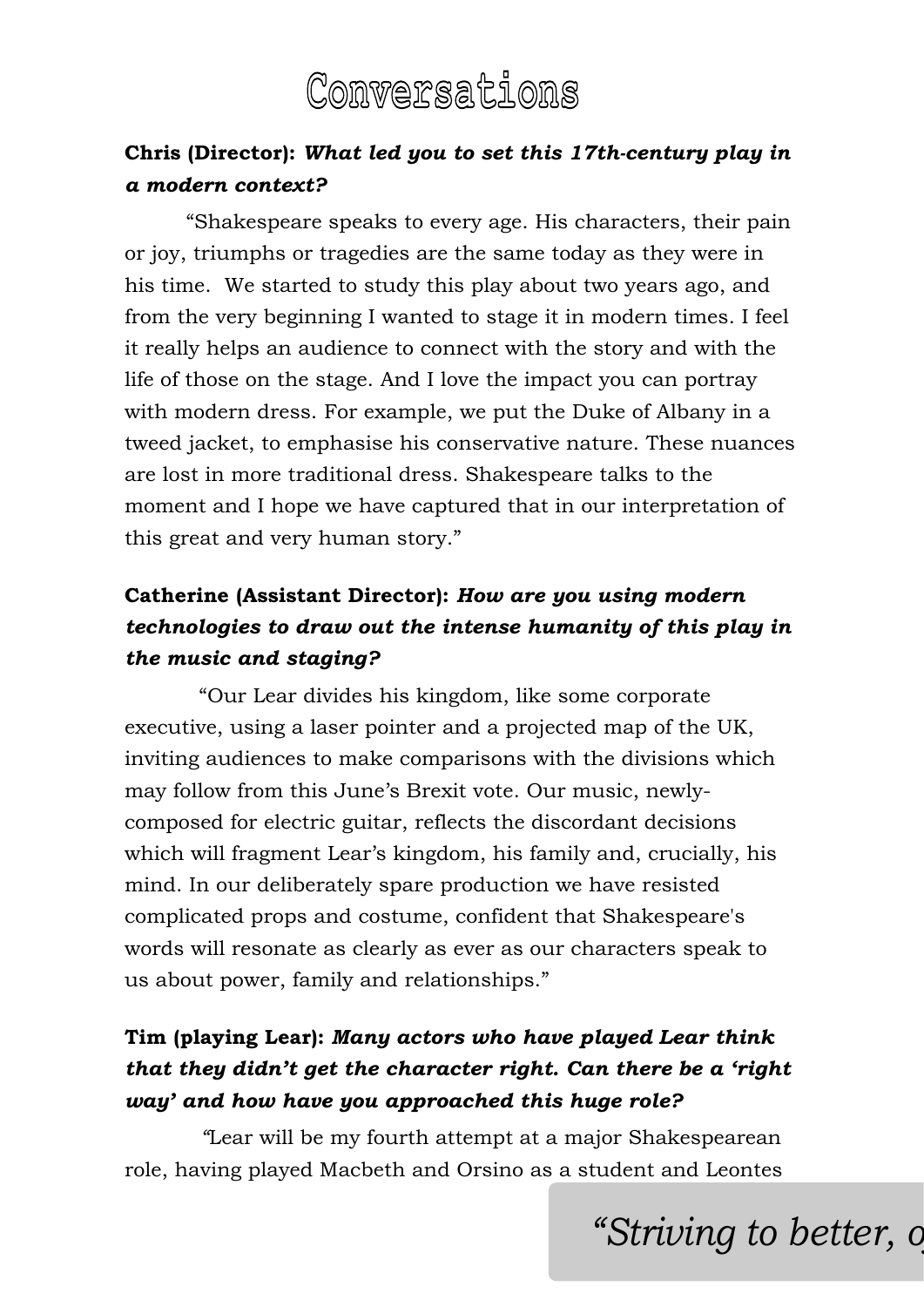in the 2005 Fringe production of *A Winter's Tale*. My aim has always been to challenge the audience's perception of the character by trying to bring something new to my interpretation. Apart from being ludicrously too young for the part (!) I have been able to draw upon my experiences as a full-time carer for my partner who, two years ago, succumbed to dementia. This cruel disease can take many forms and sufferers can exhibit wildly different symptoms. Therefore, to suggest that there is a 'right way' to play Lear is, to my mind, misguided. Provided the audience are by turns appalled, angered, aggrieved, saddened, and finally sympathetic towards Lear, the actor has done his job."



In September 1988 around 20 people, all of whom had been involved in the Alton Arts Week production of *Murder in the Cathedral* earlier that year, met to discuss the possibility of forming a new drama group in Alton.

In the 28 years since that inaugural meeting Alton Fringe Theatre has presented a total of 51 characteristically low-budget and intimate productions, including 38 plays by 34 different playwrights. From Alan Bennett to Euripides, from Ostrovsky to Dennis Potter, from Bernard Shaw to Schiller (twice) and of course to Shakespeare this one, our third, marking the anniversary year.

In 2008 the Fringe took Oscar Wilde's *Salome* to the Edinburgh Fringe, to critical acclaim, and recent productions have included *Moll Flanders - the Musical,* Ibsen's *An Enemy of the People* (translated in-house by Mike Biddiss) and, earlier this year, *Wind in the Willows* (an adaptation specially written for us by Simon Applegarth) and readings of Eliot's *The Waste Land* staged in Hampshire libraries.

New members are warmly welcome. Contact details and other information is on our website at:

www.AltonFringe.com

## *"Striving to better, oft we mar what's well."*